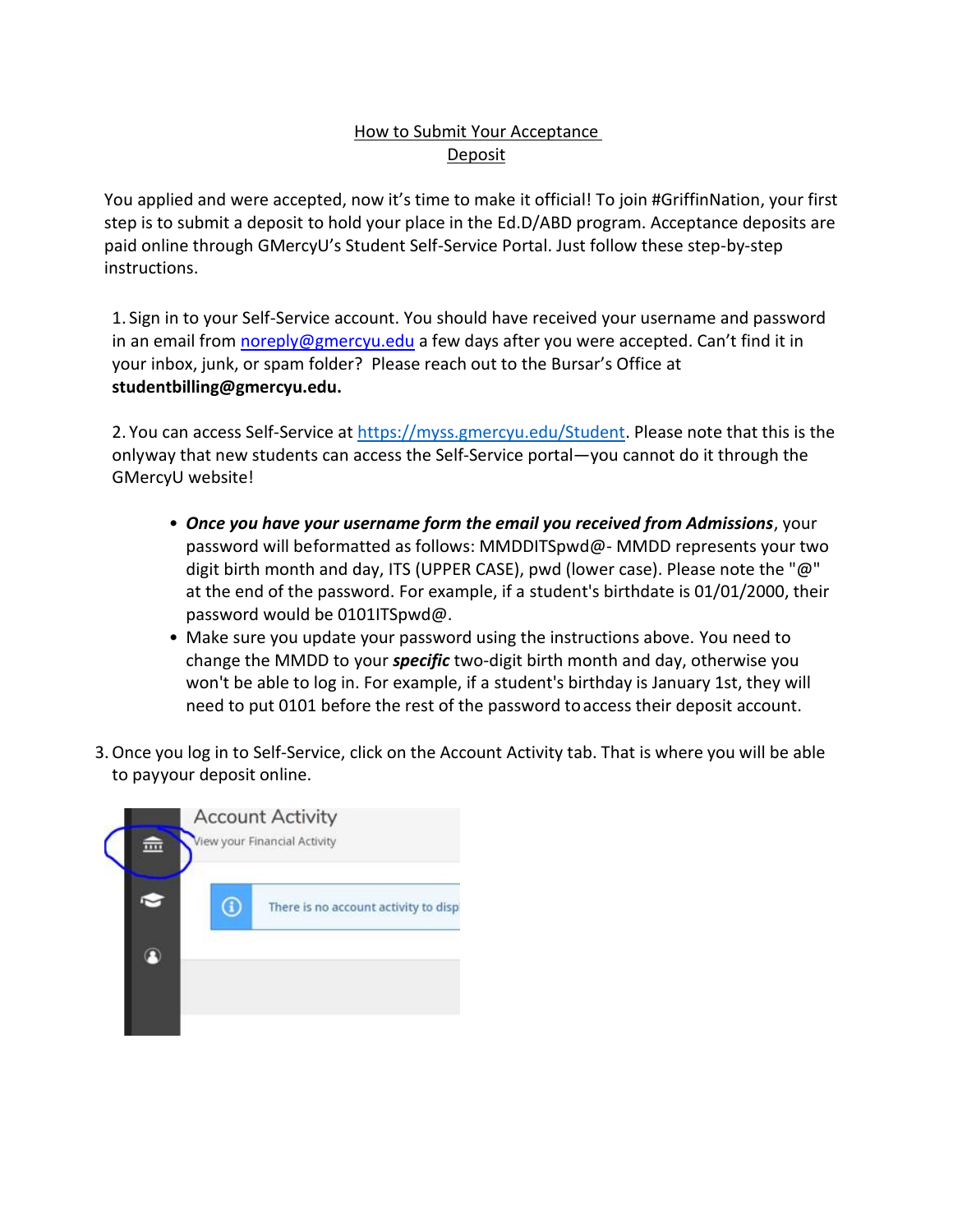4.Once you select Account Activity, you want to select the Financial Information Tab, then Student Finance. After the Student Finance Tab is open all you need to do is click the "Make a Deposit" link underneath the Student Finance Tab.



After you click the link, you will be redirected to our secure payment site –TouchNet-see below:

| M<br>Gwynedd Mercy<br>University |                                    |                                  |              |              |
|----------------------------------|------------------------------------|----------------------------------|--------------|--------------|
| 合<br>My Account                  | Make Payment<br>Payment Plans      | Refunds<br>Help<br>Deposits      |              |              |
|                                  | Deposit Payment<br>Deposit Payment | <b>Deposit History</b>           |              |              |
|                                  | \$<br>Amount                       | 后<br>Method                      | Confirmation | ⊫<br>Receipt |
|                                  | Select a deposit                   | $\vee$<br>Select Deposit Payment | Select       |              |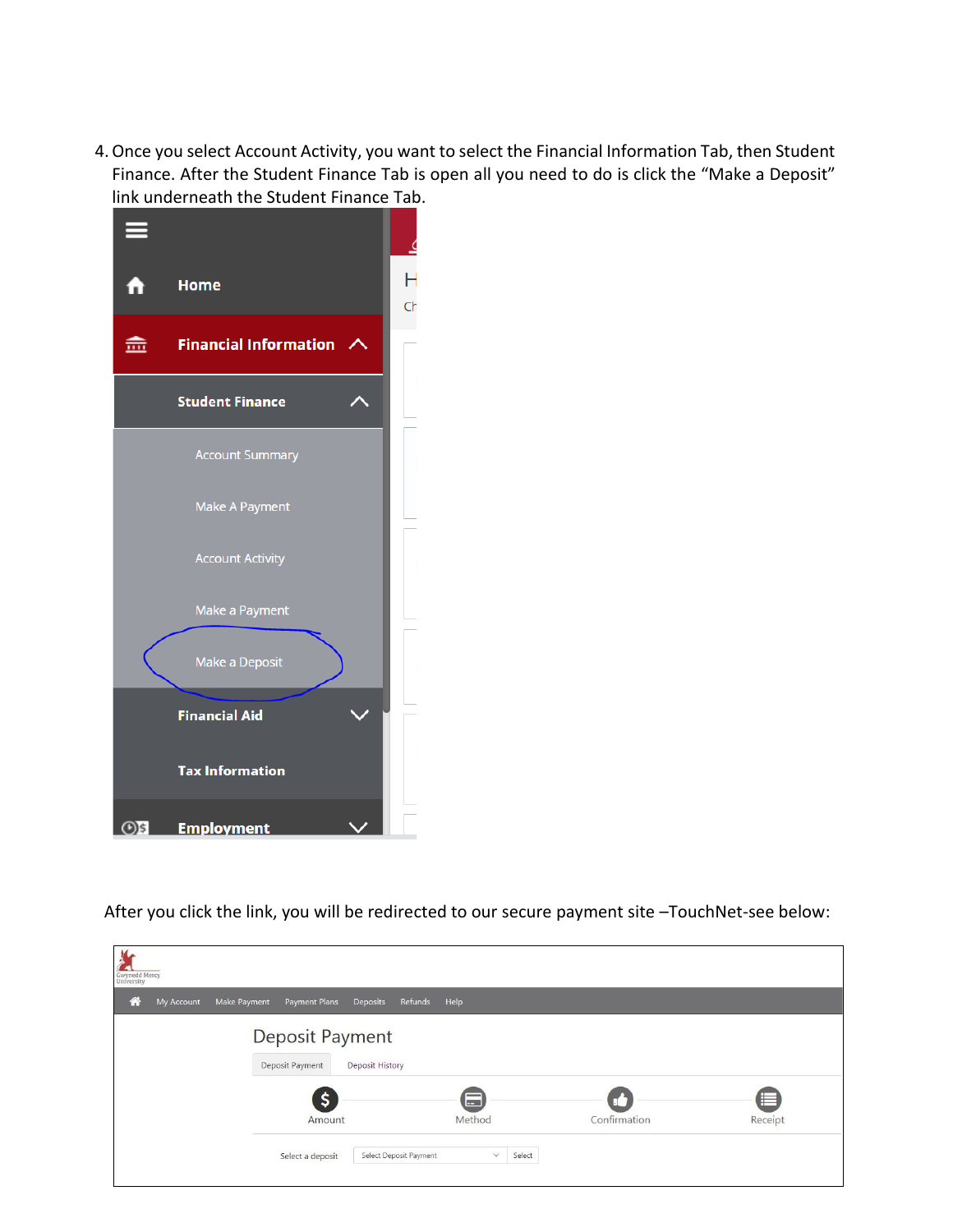5.On this screen, **Select a term**, click **Select**, then **Select a deposit** from the drop down menu, *EDD deposit*, then click **Select.**

| A                      | My Account My Profile Make Payment Payment Plans Deposits Refunds Help             |                        |                                        |                       |
|------------------------|------------------------------------------------------------------------------------|------------------------|----------------------------------------|-----------------------|
| <b>Deposit Payment</b> |                                                                                    |                        |                                        |                       |
| <b>Deposit Payment</b> | <b>Deposit History</b>                                                             |                        |                                        |                       |
| S                      |                                                                                    | ⊢                      |                                        | ⋿                     |
| Amount                 |                                                                                    | Method                 | Confirmation                           | Receipt               |
|                        | Select a term then deposit payment account you would like to make a payment toward |                        |                                        |                       |
| Select a term          | Spring 2023                                                                        | Select<br>$\checkmark$ | <b>EDD Deposit</b><br>Select a deposit | Select<br>$\check{~}$ |

6.Once you select a deposit type, click the green **"Continue"** button to move forward.

| <b>Deposit Payment</b> | <b>Deposit History</b>                                                             |                         |                         |                    |              |          |
|------------------------|------------------------------------------------------------------------------------|-------------------------|-------------------------|--------------------|--------------|----------|
| Amount                 |                                                                                    | <b>The Co</b><br>Method | Confirmation            |                    | F<br>Receipt |          |
|                        | Select a term then deposit payment account you would like to make a payment toward |                         |                         |                    |              |          |
| Select a term          | Spring 2023                                                                        | Select<br>$\checkmark$  | Select a deposit        | <b>EDD Deposit</b> | $\checkmark$ | Select   |
| <b>EDD Deposit</b>     |                                                                                    |                         |                         |                    |              |          |
| Deposit name           |                                                                                    |                         | <b>EDD Deposit</b>      |                    |              |          |
| Deposit description    |                                                                                    |                         | Dr of Education Deposit |                    |              |          |
| Term                   |                                                                                    |                         | Spring 2023             |                    |              |          |
| Payment amount         |                                                                                    |                         | \$500.00                |                    |              |          |
|                        |                                                                                    |                         |                         |                    | Cancel       | Continue |

7.On the next screen, you'll be instructed to select a payment method. The deposits can be paid eitherby Electronic Check or Credit Card. Please note the image below does not show the correct amount as the Ed.D, Ed.D/ABD is a \$500 deposit.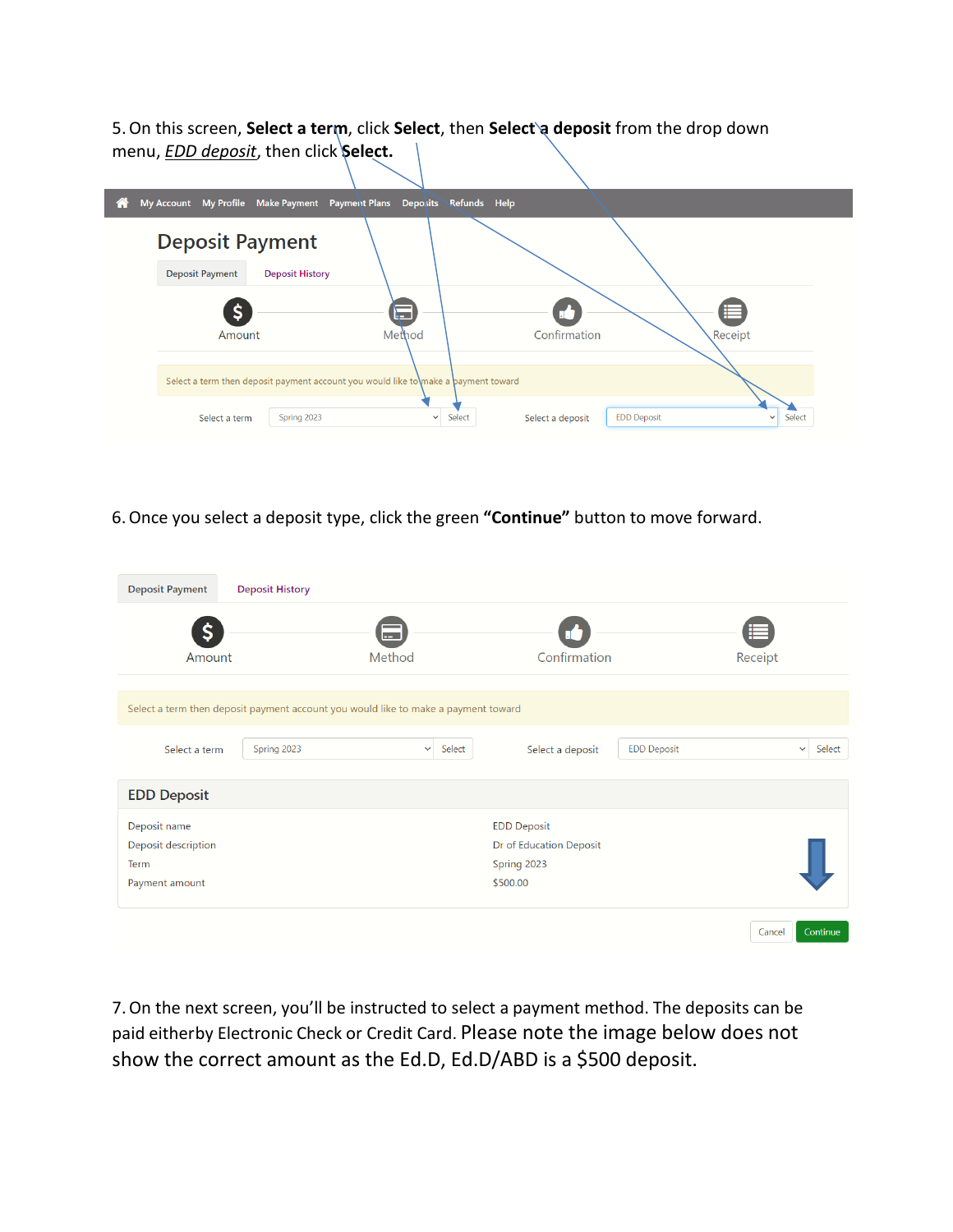| Deposit Payment  |                                                          |                                                                                                                                                                                    |              |                            |
|------------------|----------------------------------------------------------|------------------------------------------------------------------------------------------------------------------------------------------------------------------------------------|--------------|----------------------------|
| Deposit Payment  | Deposit History                                          |                                                                                                                                                                                    |              |                            |
|                  |                                                          |                                                                                                                                                                                    |              |                            |
| Amount           |                                                          | Method                                                                                                                                                                             | Confirmation | Receipt                    |
| Amount<br>Method | \$200.00<br><b>Select Method</b><br>Credit or Debit Card | Electronic Check (checking/savings)                                                                                                                                                |              | Continue<br>Back<br>Cancel |
| <b>VISI</b>      | <b>DISCOVER</b><br><b>BCcard</b><br><b>DORESS</b>        | Electronic Check - Payments can be made from a personal checking or savings account.<br>Debit and Credit Card - We accept the following credit and debit cards.<br><b>DinaCard</b> |              |                            |

8. If paying by electronic check, you need to select the Account Type (Checking or Savings) and haveyour Routing and Bank Account Number on hand. Both of these can be found at the bottom of your check. Please see the picture on the next page if you are unsure of which number is your Routing number and which is your Bank Account number. Complete the form by adding your billing information, then click "Continue" to move to the confirmation page. Please note the Ed.D, Ed.D/ABD is a \$500 deposit. The below screenshots are to help you navigate through the process.

|        | <b>Your Name</b>                                                                                                                                                                                                                 |                       |                     | $-1234$        |  |
|--------|----------------------------------------------------------------------------------------------------------------------------------------------------------------------------------------------------------------------------------|-----------------------|---------------------|----------------|--|
|        | 1234 Main St.                                                                                                                                                                                                                    |                       |                     | بمستسمع        |  |
|        | Any Town, USA 12345                                                                                                                                                                                                              |                       | Date                |                |  |
|        | Pay To The<br>Order Of                                                                                                                                                                                                           |                       |                     |                |  |
|        |                                                                                                                                                                                                                                  |                       |                     | <b>DOLLARS</b> |  |
|        | <b>Your Bank Name</b>                                                                                                                                                                                                            |                       |                     |                |  |
|        | Address of Your Bank                                                                                                                                                                                                             |                       |                     |                |  |
|        | Any Town, USA 12345                                                                                                                                                                                                              |                       |                     |                |  |
|        | For the contract of the contract of the contract of the contract of the contract of the contract of the contract of the contract of the contract of the contract of the contract of the contract of the contract of the contra   |                       |                     |                |  |
|        |                                                                                                                                                                                                                                  |                       | 1234                |                |  |
|        |                                                                                                                                                                                                                                  |                       |                     |                |  |
|        | <b>Routing Number</b>                                                                                                                                                                                                            | <b>Account Number</b> | <b>Check Number</b> |                |  |
|        |                                                                                                                                                                                                                                  |                       | <b>DO NOT USE</b>   |                |  |
| above. | Please enter your banking information as shown in the example                                                                                                                                                                    |                       |                     |                |  |
|        | • Routing number - always comes first and is exactly 9 digits.<br>• Account number - varies in length. May appear before or after the check<br>number. Include any leading zeros, but omit spaces and non-numeric<br>characters. |                       |                     |                |  |
|        | DO NOT enter your debit card number.                                                                                                                                                                                             |                       |                     |                |  |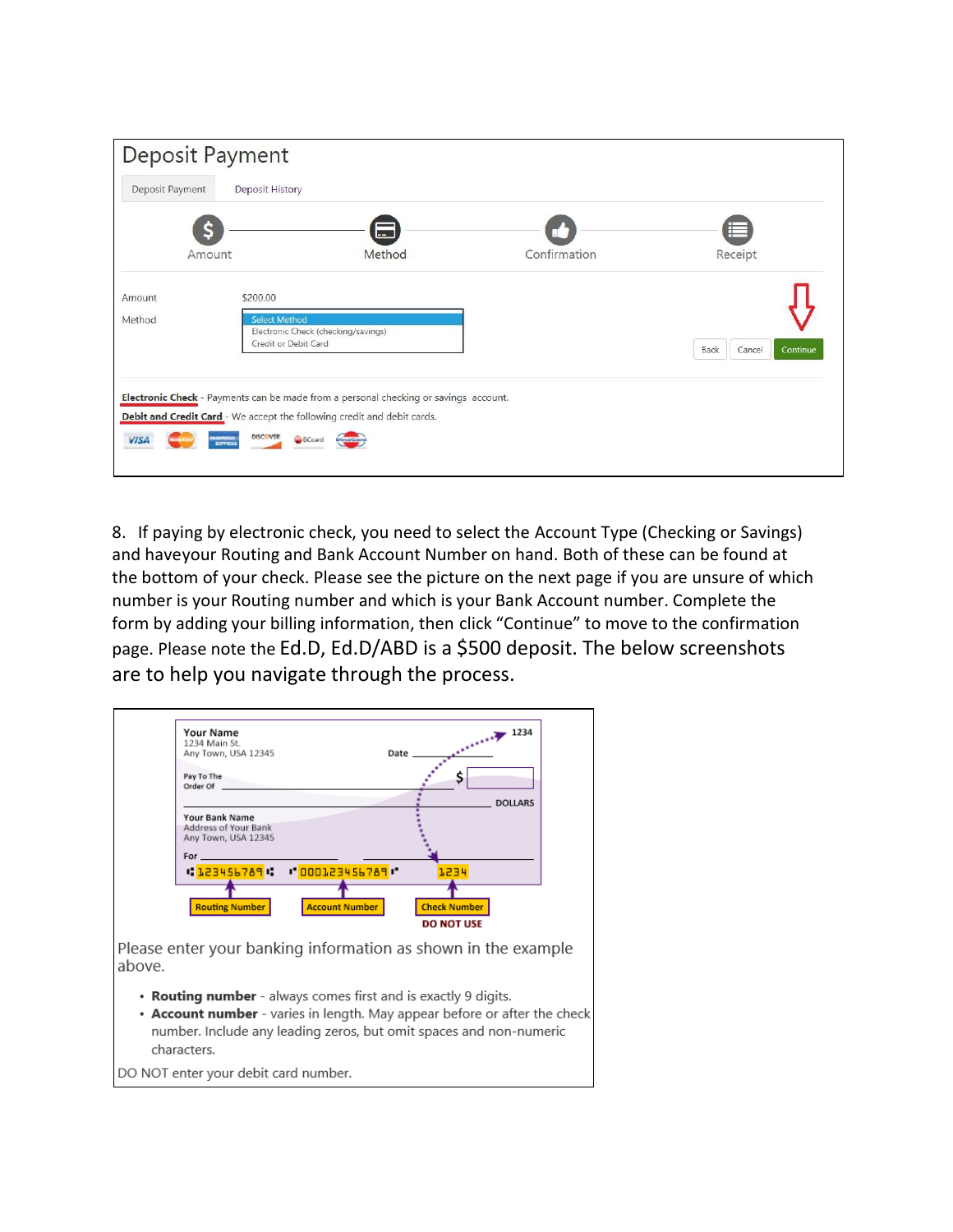| \$200.00<br>Credit or Debit Card<br>xxxxxxxxxxxx8704<br>Merv Griffin<br>01 <sup>2</sup><br>$2021$ $\vee$<br>123 | $\checkmark$<br>Option to Save<br>$\Box$ Save this payment method for future use<br>Save payment method as:<br>(example My CreditCard) |
|-----------------------------------------------------------------------------------------------------------------|----------------------------------------------------------------------------------------------------------------------------------------|
|                                                                                                                 |                                                                                                                                        |
|                                                                                                                 |                                                                                                                                        |
|                                                                                                                 |                                                                                                                                        |
|                                                                                                                 |                                                                                                                                        |
|                                                                                                                 |                                                                                                                                        |
|                                                                                                                 |                                                                                                                                        |
|                                                                                                                 |                                                                                                                                        |
| Cardholder Billing Information                                                                                  |                                                                                                                                        |
| UNITED STATES                                                                                                   | $\checkmark$                                                                                                                           |
| 1325 Sumneytown Pike                                                                                            |                                                                                                                                        |
|                                                                                                                 |                                                                                                                                        |
| Gwynedd Valley                                                                                                  |                                                                                                                                        |
| Pennsylvania (PA)                                                                                               | $\checkmark$                                                                                                                           |
| 19437                                                                                                           |                                                                                                                                        |
|                                                                                                                 |                                                                                                                                        |

| Amount                                    | Method                                                                                                                               | Confirmation                                                                                                                                  | Receipt                                                                   |
|-------------------------------------------|--------------------------------------------------------------------------------------------------------------------------------------|-----------------------------------------------------------------------------------------------------------------------------------------------|---------------------------------------------------------------------------|
| Amount                                    | \$200,00                                                                                                                             |                                                                                                                                               |                                                                           |
| Method                                    | Electronic Check (checking/savings)                                                                                                  |                                                                                                                                               |                                                                           |
| <b>Account Information</b>                |                                                                                                                                      | <b>Billing Information</b>                                                                                                                    |                                                                           |
| * Indicates required fields               |                                                                                                                                      | *Name on account:                                                                                                                             | Merv Griffin                                                              |
| cards, home equity, or traveler's checks. | You can use any personal checking or savings account.<br>Do not enter other accounts, such as corporate account numbers, credit      | *Billing address:<br>Billing address line two:                                                                                                | 1325 Sumneytown Pike                                                      |
|                                           | Do not enter debit card numbers. Instead, enter the complete routing<br>number and bank account number as found on a personal check. | *City:                                                                                                                                        | Gwynedd Valley                                                            |
| *Account type:                            | Checking                                                                                                                             | $\checkmark$<br>*State:                                                                                                                       | Pennsylvania (PA)<br>$\checkmark$                                         |
| *Routing number: (Example)                | 123456789                                                                                                                            | *Postal Code:                                                                                                                                 | 19437                                                                     |
| *Bank account number:                     | 000123456789                                                                                                                         | $\times$                                                                                                                                      |                                                                           |
|                                           |                                                                                                                                      | Option to Save<br>$\Box$ Save this payment method for future use<br>Save payment method as:<br>(example My Checking)<br><b>Refund Options</b> | You must enroll in Two-Step Verification to save this as a Refund Method. |

9. If paying by credit card, put in the card number, then click the green "Continue" button. On the nextpage, you'll be asked to provide additional information about the card as well as your billing address.

When you finish adding this information, click "Continue" to move to the confirmation page. **Please note the Ed.D, Ed.D/ABD is a \$500 deposit.** The below screenshots are to help you navigate.